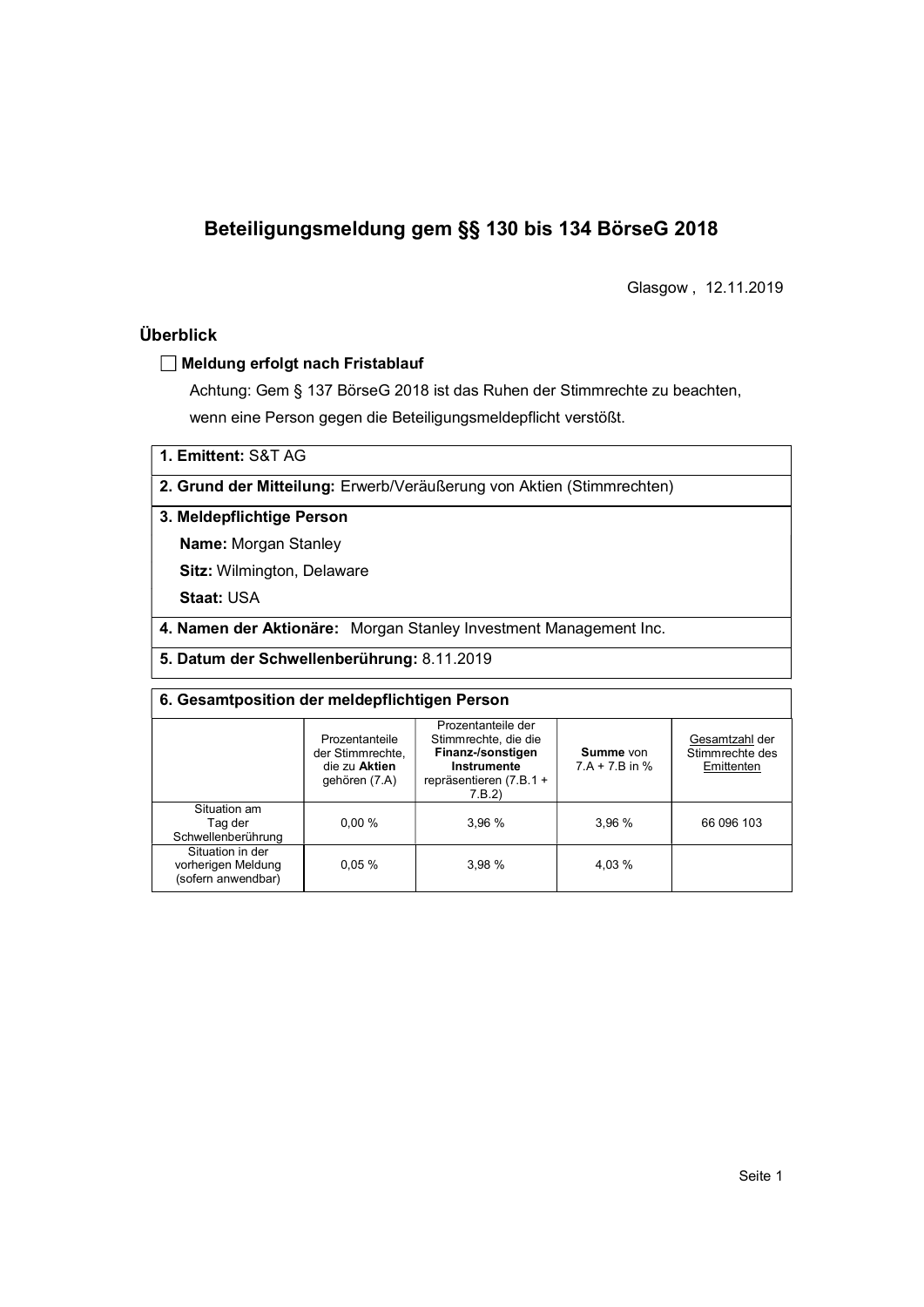# Details

l,

# 7. Details über die gehaltenen Instrumente am Tag der Berührung der Schwelle:

|                 | A: Stimmrechte, die zu Aktien gehören        |                                         |                                       |                                         |  |
|-----------------|----------------------------------------------|-----------------------------------------|---------------------------------------|-----------------------------------------|--|
|                 |                                              | Anzahl der Stimmrechte                  | Prozentanteil der Stimmrechte         |                                         |  |
| ISIN der Aktien | <b>Direkt</b><br>$(S$ 130 Börse $G$<br>2018) | Indirekt<br>$(S$ 133 Börse $G$<br>2018) | Direkt<br>$(S$ 130 Börse $G$<br>2018) | Indirekt<br>$(S$ 133 Börse $G$<br>2018) |  |
| AT0000A0E9W5    |                                              | 337                                     |                                       | $0.00 \%$                               |  |
| Subsumme A      | 337                                          |                                         | 0.00%                                 |                                         |  |

| B 1: Finanzinstrumente / sonstige Instrumente gem § 131 Abs 1 Z 1 BörseG 2018 |              |                |                                                         |                                  |  |  |  |
|-------------------------------------------------------------------------------|--------------|----------------|---------------------------------------------------------|----------------------------------|--|--|--|
| Art des Instruments                                                           | Verfalldatum | Ausübungsfrist | Anzahl der Stimmrechte<br>die erworben werden<br>können | Prozentanteil der<br>Stimmrechte |  |  |  |
| Right of recall over<br>securities lending<br>agreements                      | at any time  | at any time    | 1 994 420                                               | 3.02%                            |  |  |  |
|                                                                               |              | Subsumme B.1   | 994 420                                                 | 3.02%                            |  |  |  |

| B 2: Finanzinstrumente / sonstige Instrumente gem § 131 Abs 1 Z 2 BörseG 2018 |                                     |                |                                    |                           |                                     |  |  |
|-------------------------------------------------------------------------------|-------------------------------------|----------------|------------------------------------|---------------------------|-------------------------------------|--|--|
| Art des<br>Instruments                                                        | Verfalldatum                        | Ausübungsfrist | Physisches oder<br>Cash Settlement | Anzahl der<br>Stimmrechte | Prozentanteil<br>der<br>Stimmrechte |  |  |
| <b>Equity Swap</b>                                                            | From<br>06.09.2021 to<br>21.10.2021 | at any time    | Cash                               | 623 820                   | 0.94%                               |  |  |
|                                                                               |                                     |                | Subsumme B.2                       | 623 820                   | 0.94%                               |  |  |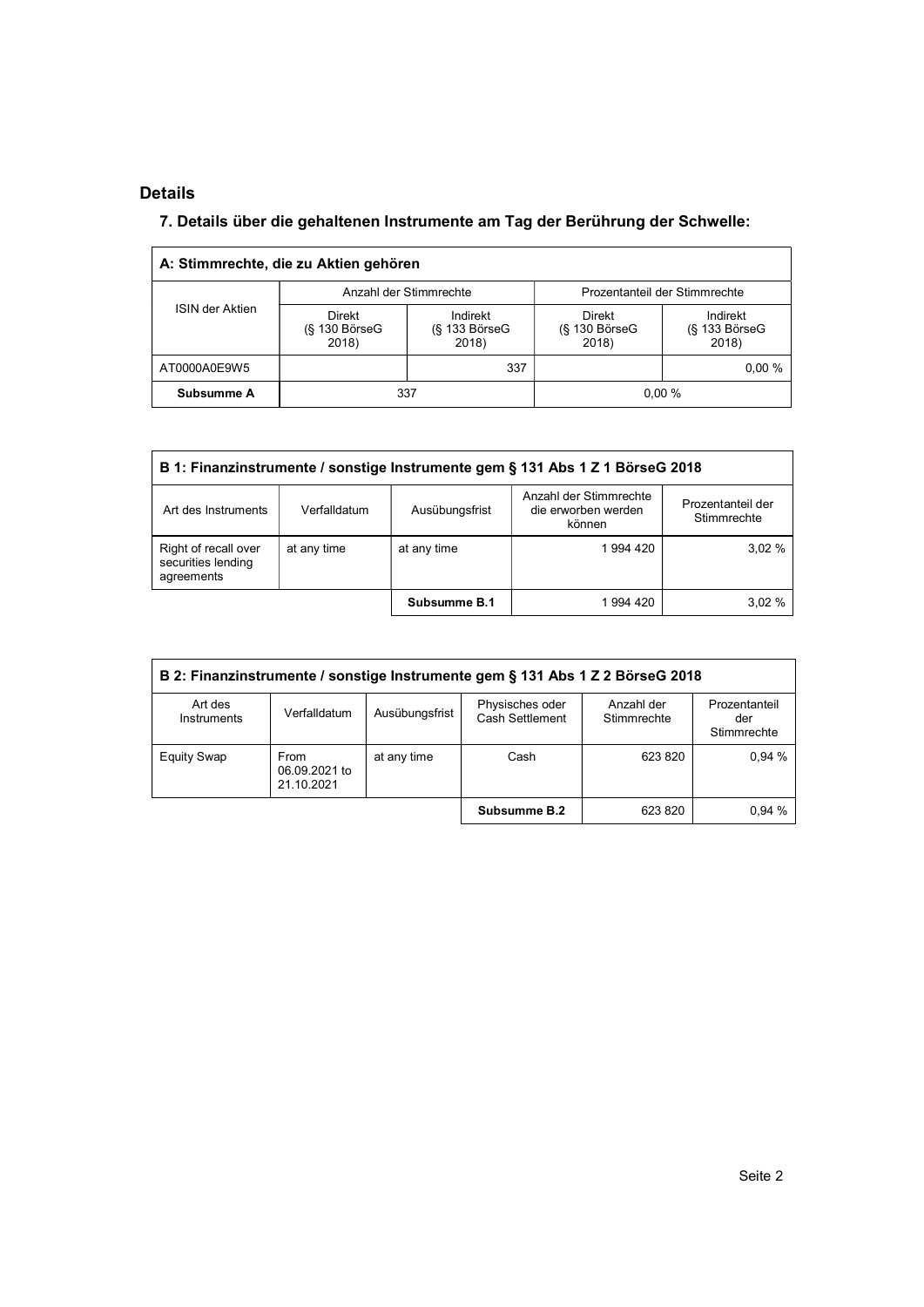#### 8. Information in Bezug auf die meldepflichtige Person:

 Die meldepflichtige Person (Punkt 3) wird nicht von einer natürlichen/juristischen Person kontrolliert und kontrolliert auch keine andere Person, die direkt oder indirekt Instrumente am Emittenten hält.

 $\boxtimes$  Volle Kette der kontrollierten Unternehmen, über die die Stimmrechte und/oder Finanz-/sonstigen Instrumente gehalten werden, beginnend mit der obersten kontrollierenden natürlichen oder juristischen Person:

| Ziffer         | Name                                                    | Direkt kontrolliert<br>durch Ziffer | Direkt gehaltene<br>Stimmrechte in<br>Aktien $(\%)$ | Direkt gehaltene<br>Finanz-<br>/sonstige<br>Instrumente $(\%)$ | <b>Total</b> von beiden<br>(% ) |
|----------------|---------------------------------------------------------|-------------------------------------|-----------------------------------------------------|----------------------------------------------------------------|---------------------------------|
|                | Morgan Stanley                                          |                                     |                                                     |                                                                |                                 |
| $\overline{2}$ | Morgan Stanley<br>Capital<br>Management,<br>LLC         |                                     |                                                     |                                                                |                                 |
| 3              | Morgan Stanley<br>Domestic<br>Holdings, Inc.            | $\overline{2}$                      |                                                     |                                                                |                                 |
| 4              | Morgan Stanley<br>& Co. LLC                             | 3                                   | 0.00%                                               | 3,02%                                                          | 3,02%                           |
| 5              | Morgan Stanley<br>Investment<br>Management<br>Inc.      | $\overline{2}$                      | 0,00%                                               | 0,00%                                                          | 0,00%                           |
| 6              | Morgan Stanley<br><b>Capital Services</b><br><b>LLC</b> | 3                                   | 0,00%                                               | 0.94%                                                          | 0.94%                           |
|                |                                                         |                                     |                                                     |                                                                |                                 |

## 9. Im Falle von Stimmrechtsvollmacht

Datum der Hauptversammlung: -

Stimmrechtsanteil nach der Hauptversammlung: - entspricht - Stimmrechten

#### 10. Sonstige Kommentare:

Glasgow am 12.11.2019

**-** Construction of the construction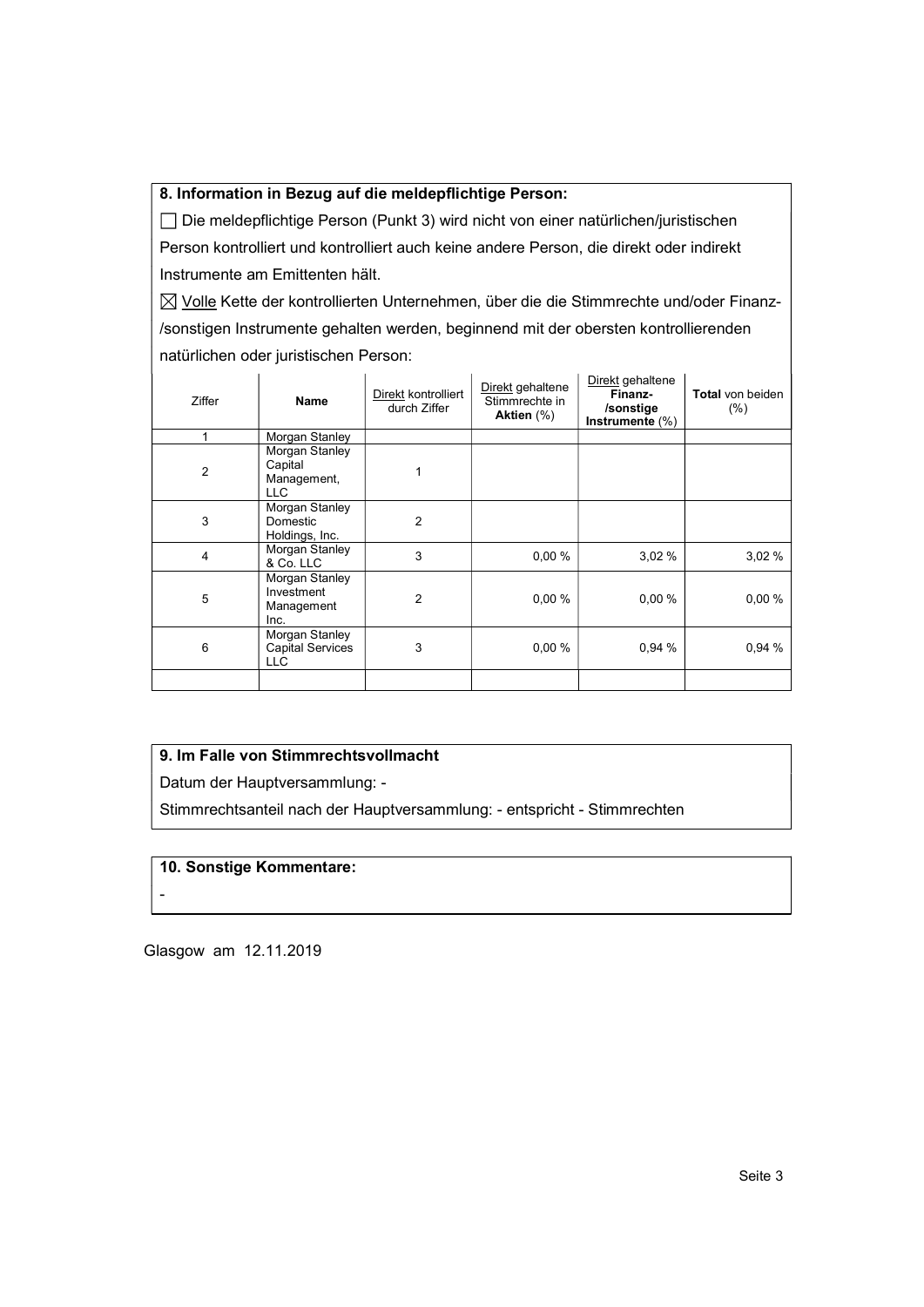# Major holdings notification pursuant to Sec. 130 to 134 BörseG 2018

Glasgow , 12.11.2019

#### **Overview**

#### $\Box$  Notification made after deadline

Caution: In case of violations of major holdings notification rules, please pay attention to Section 137 BörseG 2018 (Suspension of voting rights)

1. Issuer: S&T AG

2. Reason for the notification: Acquisition or disposal of voting rights

#### 3. Person subject to notification obligation

Name: Morgan Stanley

City: Wilmington, Delaware

Country: USA

#### 4. Name of shareholder(s): Morgan Stanley Investment Management Inc.

#### 5. Date on which the threshold was crossed or reached: 8.11.2019

#### 6. Total positions

|                                                                                | % of voting rights<br>attached to<br>shares $(7.A)$ | % of voting rights<br>through<br>financial/other<br>instruments $(7.B.1 +$<br>7.B.2 | <b>Total</b> of both in %<br>$(7.A + 7.B)$ | Total number of<br>voting rights of<br><u>issuer</u> |
|--------------------------------------------------------------------------------|-----------------------------------------------------|-------------------------------------------------------------------------------------|--------------------------------------------|------------------------------------------------------|
| Resulting situation on the<br>date on which threshold<br>was crossed / reached | 0.00%                                               | 3.96%                                                                               | 3.96 %                                     | 66 096 103                                           |
| Position of previous<br>notification (if applicable)                           | 0.05%                                               | 3.98%                                                                               | 4.03 %                                     |                                                      |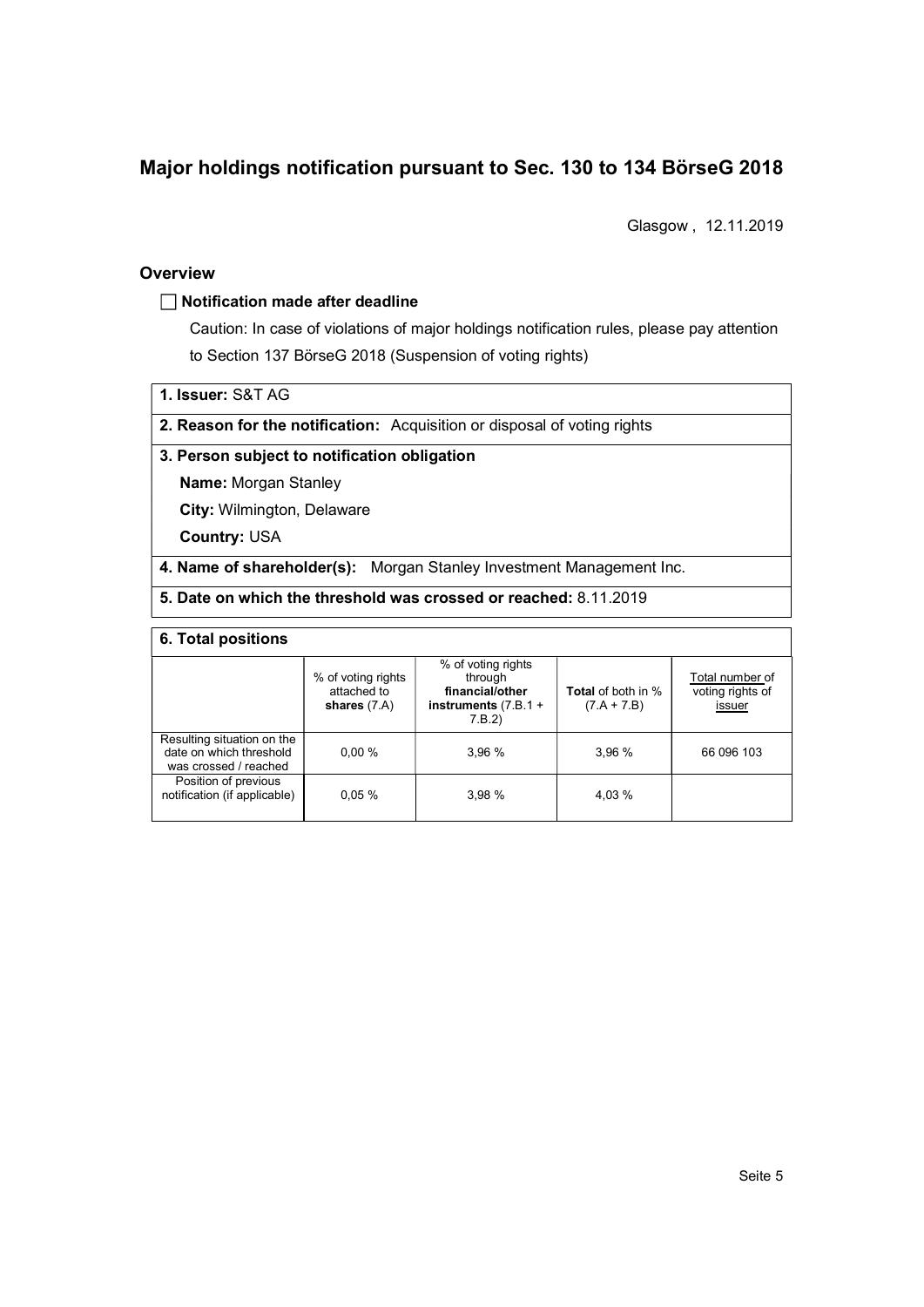### Details

# 7. Notified details of the resulting situation:

| A: Voting rights attached to shares |                                           |                                      |                                    |                                      |  |  |  |
|-------------------------------------|-------------------------------------------|--------------------------------------|------------------------------------|--------------------------------------|--|--|--|
|                                     |                                           | Number of voting rights              | % of voting rights                 |                                      |  |  |  |
| <b>ISIN Code</b>                    | <b>Direct</b><br>(Sec 130 BörseG<br>2018) | Indirect<br>(Sec 133 BörseG<br>2018) | Direct<br>(Sec 130 BörseG<br>2018) | Indirect<br>(Sec 133 BörseG<br>2018) |  |  |  |
| AT0000A0E9W5                        |                                           | 337                                  |                                    | $0.00 \%$                            |  |  |  |
| <b>SUBTOTAL A</b>                   | 337                                       |                                      | 0.00%                              |                                      |  |  |  |

| B 1: Financial / Other Instruments pursuant to Sec. 131 para. 1 No. 1 BörseG 2018 |                        |                     |                                                                                      |                    |  |  |  |
|-----------------------------------------------------------------------------------|------------------------|---------------------|--------------------------------------------------------------------------------------|--------------------|--|--|--|
| Type of instrument                                                                | <b>Expiration Date</b> | Exercise Period     | Number of voting<br>rights that may be<br>acquired if the<br>instrument is exercised | % of voting rights |  |  |  |
| Right of recall over<br>securities lending<br>agreements                          | at any time            | at any time         | 1994 420                                                                             | 3,02%              |  |  |  |
|                                                                                   |                        | <b>SUBTOTAL B.1</b> | 1 994 420                                                                            | 3,02%              |  |  |  |

| B 2: Financial / Other Instruments pursuant to Sec. 131 para. 1 No. 2 BörseG 2018 |                                     |                    |                                      |                            |                       |  |  |
|-----------------------------------------------------------------------------------|-------------------------------------|--------------------|--------------------------------------|----------------------------|-----------------------|--|--|
| Type of instrument                                                                | Expiration<br>Date                  | Exercise<br>Period | Physical /<br><b>Cash Settlement</b> | Number of<br>voting rights | % of voting<br>rights |  |  |
| <b>Equity Swap</b>                                                                | From<br>06.09.2021 to<br>21.10.2021 | at any time        | Cash                                 | 623 820                    | 0.94%                 |  |  |
|                                                                                   |                                     |                    | <b>SUBTOTAL B.2</b>                  | 623 820                    | 0.94%                 |  |  |